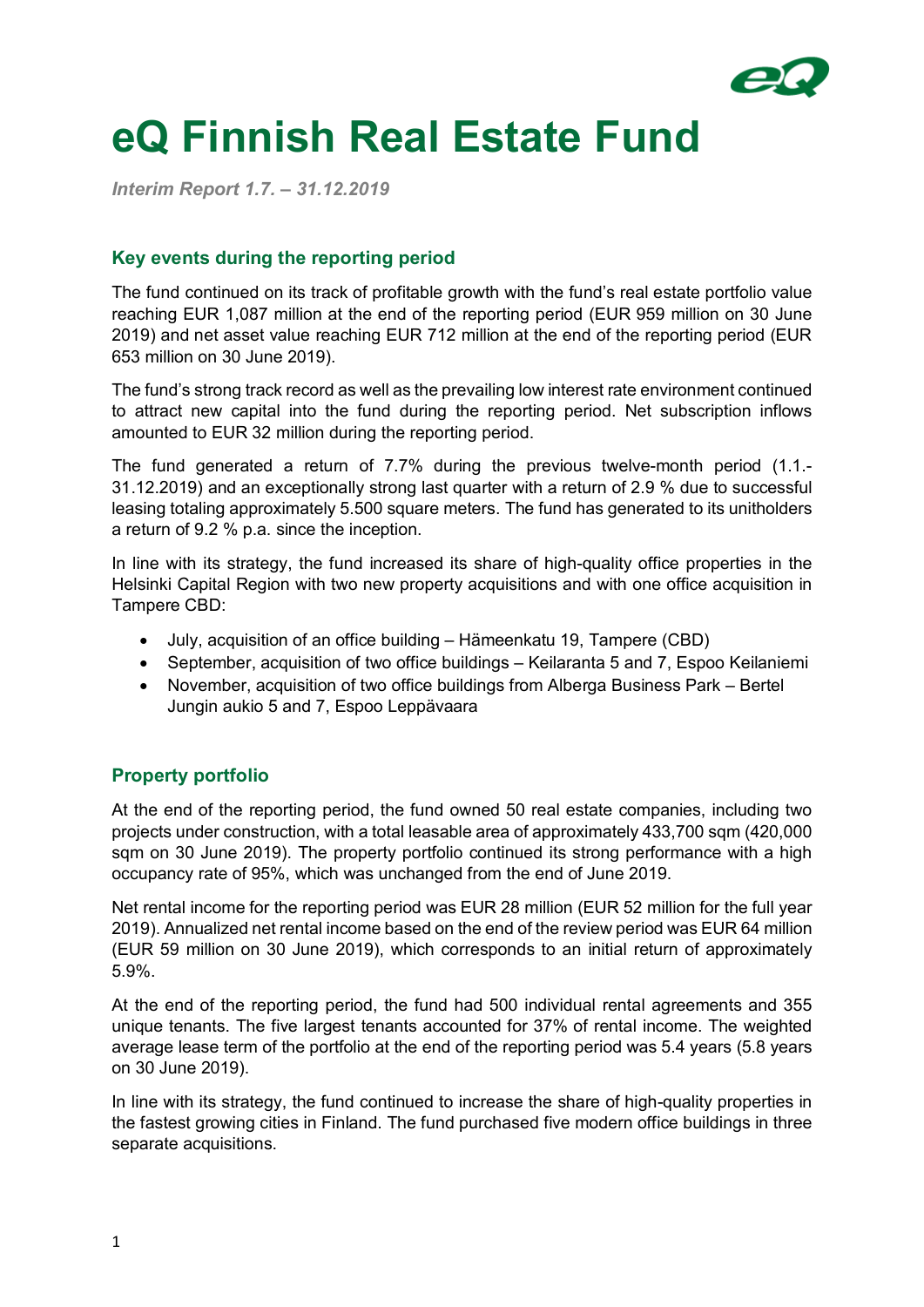

The remaining bond financing was targeted on an acquisition of an office building in Tampere CBD. The fund has significant ownings in the Tampere CBD office market and this acquisition further increased the fund capability to compete in the market.

The fund purchased two BREEAM good rated office buildings from Keilaniemi, Espoo. Keilaniemi is one of the most wanted office location in Helsinki Area. In the coming years, Keilaniemi will be developed into an international business, research and innovation hub. The metro, the upcoming Light Rail line and Aalto University in the immediate vicinity serve as excellent cornerstones of Keilaniemi's development.

The fund also purchased two BREEAM very good rated office building from a modern Alberga business park that is located in the best micro location of Leppävaara. Leppävaara is one of the prime office submarkets in Helsinki Capital Region. Leppävaara is an important traffic and service hub and the transport connections will further improve in the future, when the Jokeri Light Rail line starts operating.

According to the strategy, the fund has two building projects under development. The fund signed a long-term lease agreement with the Port of Helsinki on June 2019 and the construction works of a parking house in Jätkäsaari in the southern Helsinki starts at the beginning of March 2020. There will be 730 parking places in the parking house. In Tampere, the Fund is developing a local centre in a developing residential area and key retail location.

The property acquisitions, conducted during the reporting period, increased the rental income generated by properties within the Helsinki Capital Region and Greater Helsinki Area to 68 % (64% on 30 June 2019). Rental income from the Helsinki-Turku-Tampere growth axis accounted for 95 % of rental income.

No property disposals occurred during the reporting period.

| Rental income by asset location |     | Rental income by asset type |     |
|---------------------------------|-----|-----------------------------|-----|
| Capital Region                  | 64% | Retail                      | 37% |
| Greater Helsinki Area           | 4%  | Office                      | 30% |
| Tampere Area                    | 17% | Grocery stores              | 23% |
| Hämeenlinna                     | 7%  | Hotel                       | 6%  |
| Kuopio Area                     | 3%  | Industrial                  | 4%  |
| <b>Turku Area</b>               | 2%  |                             |     |
| Seinäjoki                       | 2%  |                             |     |

*Annualized rental income by asset location and type as of 31 December 2019*

# **Fund subscriptions & redemptions**

Investor interest in the fund continued on a strong growth track. During the reporting period the fund had two subscriptions windows as well as two redemption windows, due to a shift in redemption dates, on 31 September and on 31 December. Aggregate subscriptions during the reporting period amounted to total EUR 47 million, while redemptions amounted to EUR 15 million. The fund's next subscription window will occur at the end of March and redemption window will occur at the end of June.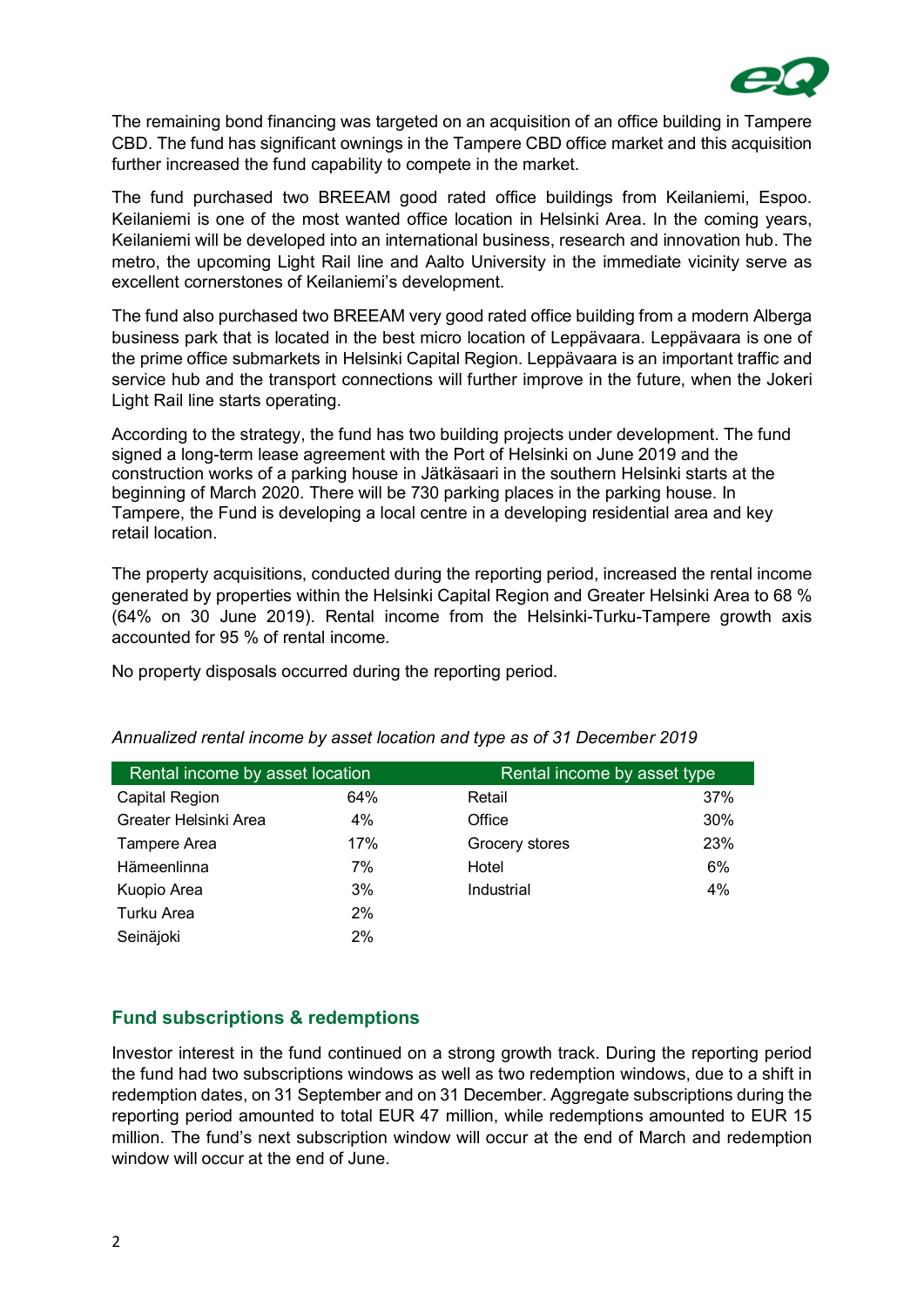

# **Debt financing**

During the reporting period the fund continued to deepen its financing base by extending its senior secured bond in two phases. The amount of the bond was increased by EUR 10 million in July and by another EUR 30 million in November 2019, increasing its outstanding amount to EUR 130 million. The financing was used to finance the new property purchases during the period.

Total interest-bearing debt at the end of the reporting period amounted to EUR 440 million (EUR 400 million on 30 June 2019), of which EUR 130 million was in the form of bond financing and EUR 310 million of term loans. All current financings are secured by a single pool of property assets.

In accordance with the fund rules, the fund may raise long-term debt the up to half of the gross asset value of the fund.

As of the end of December 2019 the fund's LTV ratio was 39% (39% on 30 June 2019). The fund's interest coverage ratio was 7.0x on a rolling 12-month basis (7.0x on 30 June 2019).

# **Outlook**

The fund continues to see opportunities to continue to grow in the current market in line with its strategy. The fund expects to invest app. EUR 150 million in new acquisitions and building projects during the next 6 months. The fund also expects to make first property sale since the inception of the fund during the next 6 months. Active letting and ongoing development projects also advocates a positive outlook for 2020.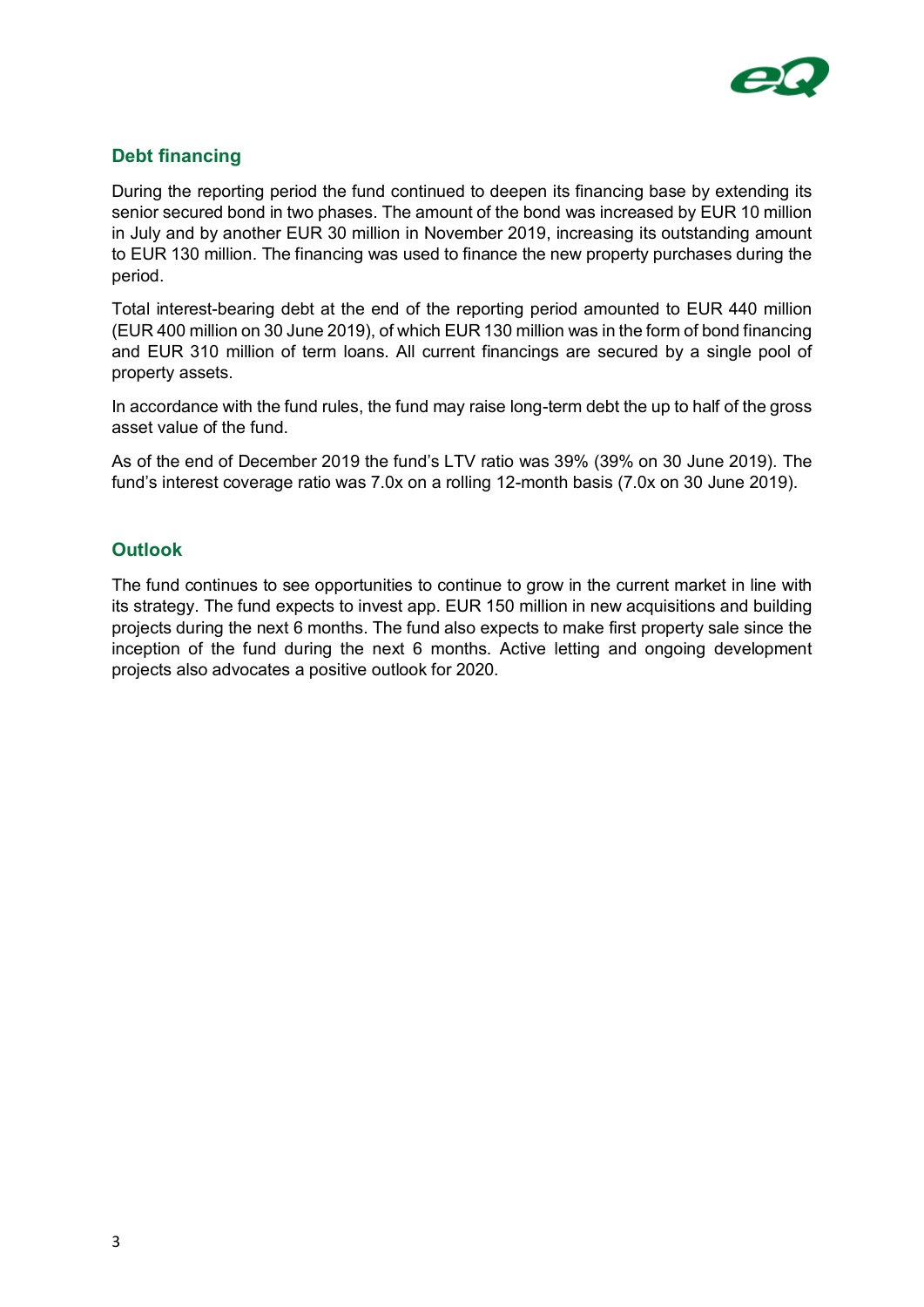### **eQ Liikekiinteistöt CONSOLIDATED INCOME STATEMENT 1.1.-31.12.2019**

 $\overline{1}$ 

| 74 438 265,30  |
|----------------|
| -22 410 836,58 |
| 52 027 428,72  |
| 6 658,33       |
| 27 319 185,41  |
| 2 167 712,10   |
| -13 173 726,00 |
| -12 114 760,77 |
| 56 232 497,79  |
| 996 981,84     |
| -5 640 565,45  |
| -395 515,48    |
| 51 193 398,70  |
| 51 193 398,70  |
|                |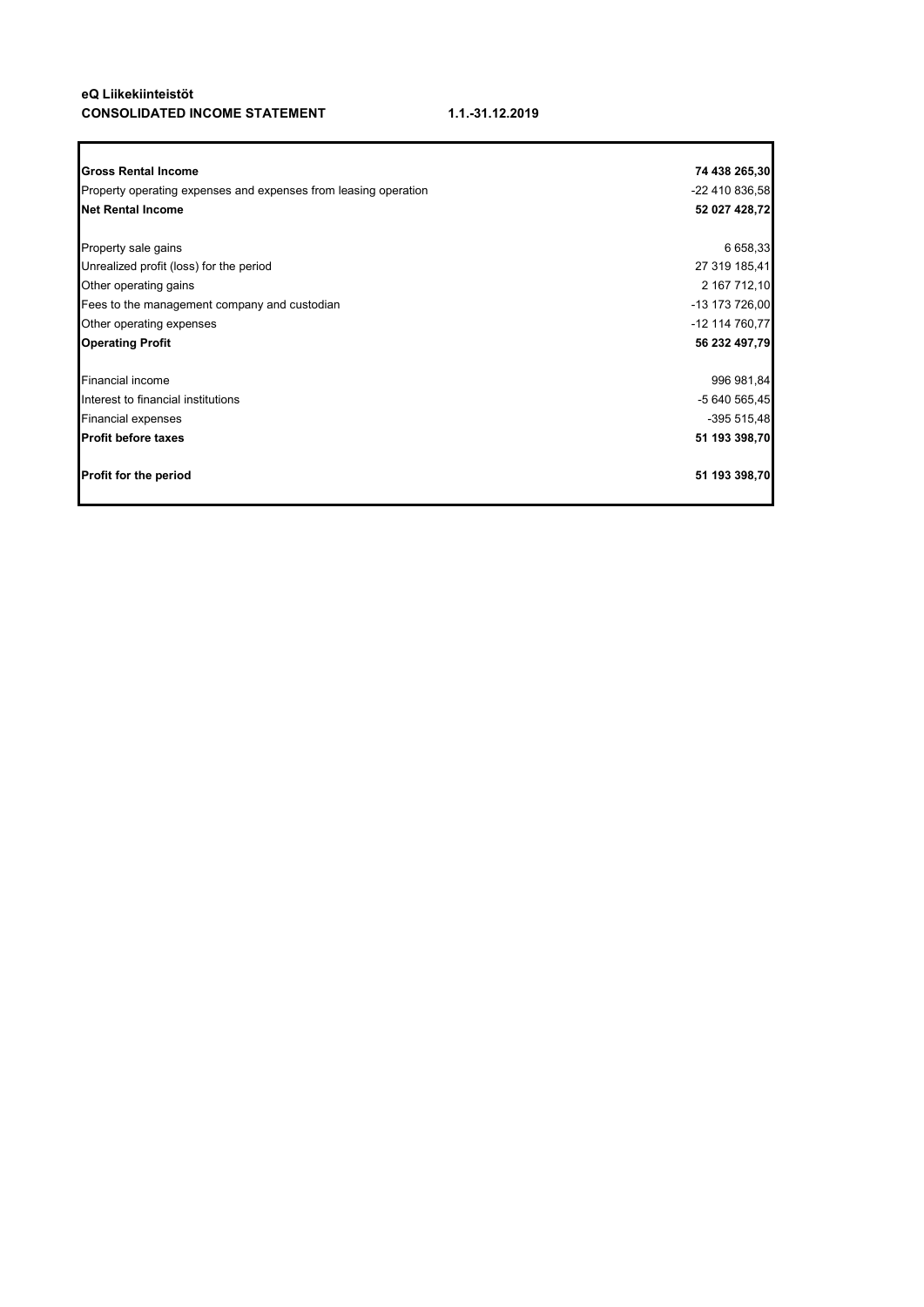### **eQ Liikekiinteistöt CONSOLIDATED BALANCE SHEET 31.12.2019**

 $\mathbf{r}$ 

 $\blacksquare$ 

| <b>ASSETS</b>                       |                  |
|-------------------------------------|------------------|
| <b>NON-CURRENT ASSETS</b>           |                  |
| Investment properties               | 1 087 046 664,87 |
| Other intangible assets             | 20 050 433,69    |
| <b>CURRENT ASSETS</b>               |                  |
| Short-term receivables              |                  |
| Other receivables                   | 17 184 438,84    |
| Prepayments and accrued income      | 13 986 915,50    |
| <b>CASH AND CASH EQUIVALENTS</b>    | 7 385 501,82     |
| <b>TOTAL ASSETS</b>                 | 1 145 653 954,72 |
| <b>EQUITY AND LIABILITIES</b>       |                  |
| <b>FUND VALUE</b>                   |                  |
| <b>Fund assets</b>                  | 722 647 884,74   |
| <b>Distributions</b>                | -86 909 712,20   |
| Profit for the previous periods     | -5 825 192,03    |
| Profit for the period               | 51 193 398,70    |
| <b>TOTAL FUND VALUE</b>             | 681 106 379,21   |
| <b>LIABILITIES</b>                  |                  |
| Long-term liabilities               |                  |
| Loans from financial institutions   | 310 000 000,00   |
| Long-term liabilities               | 130 000 000,00   |
| Short-term liabilities              |                  |
| Other liabilities                   | 13 485 231,21    |
| Accruals and deferred income        | 11 062 344,30    |
| <b>TOTAL LIABILITIES</b>            |                  |
| <b>TOTAL EQUITY AND LIABILITIES</b> | 1 145 653 954,72 |
|                                     |                  |